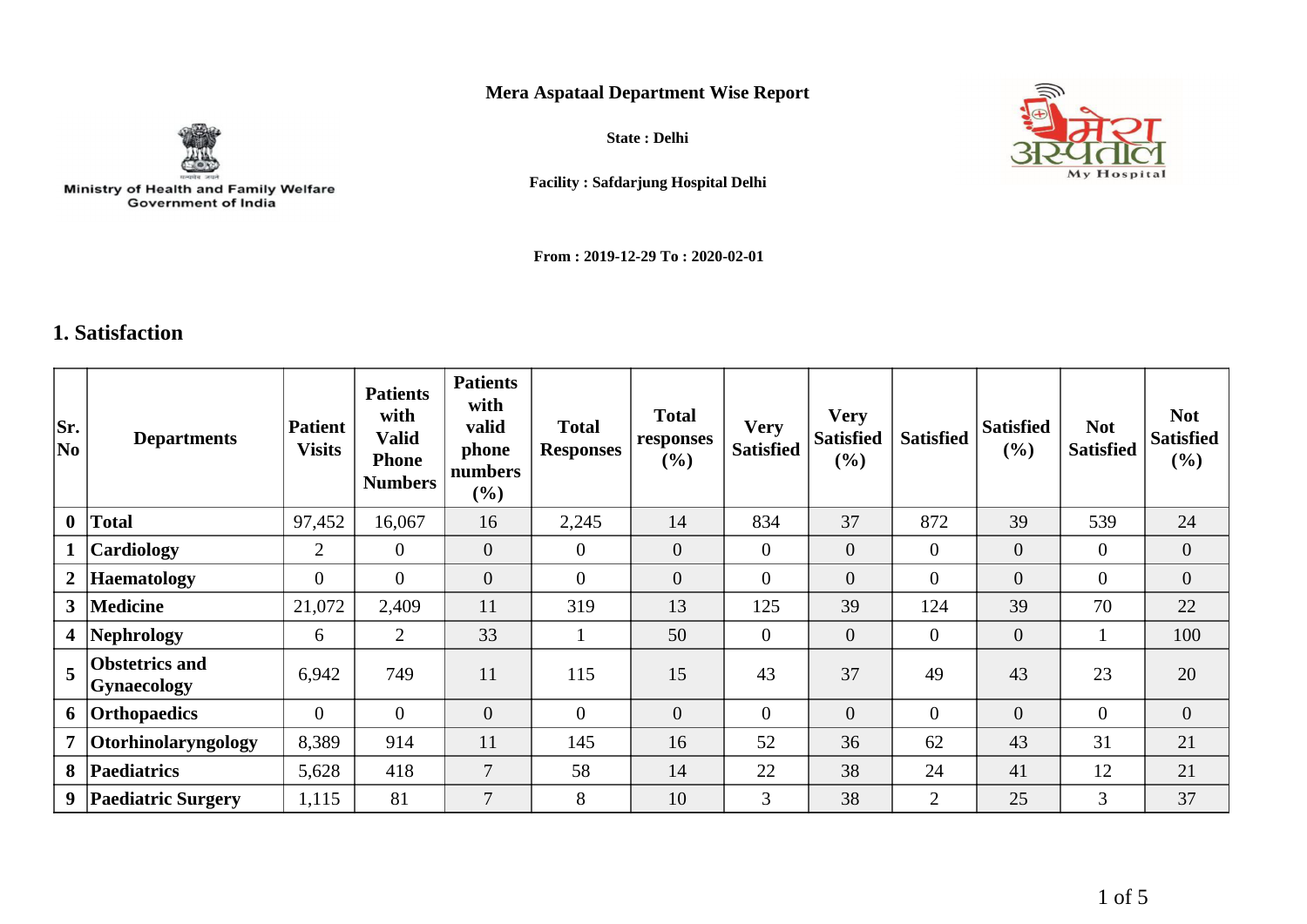| Sr.<br>No | <b>Departments</b>                                         | <b>Patient</b><br><b>Visits</b> | <b>Patients</b><br>with<br><b>Valid</b><br><b>Phone</b><br><b>Numbers</b> | <b>Patients</b><br>with<br>valid<br>phone<br>numbers<br>(%) | <b>Total</b><br><b>Responses</b> | <b>Total</b><br>responses<br>(%) | <b>Very</b><br><b>Satisfied</b> | <b>Very</b><br><b>Satisfied</b><br>(%) | <b>Satisfied</b> | <b>Satisfied</b><br>(%) | <b>Not</b><br><b>Satisfied</b> | <b>Not</b><br><b>Satisfied</b><br>(%) |
|-----------|------------------------------------------------------------|---------------------------------|---------------------------------------------------------------------------|-------------------------------------------------------------|----------------------------------|----------------------------------|---------------------------------|----------------------------------------|------------------|-------------------------|--------------------------------|---------------------------------------|
| 10        | <b>Physical Medicine &amp;</b><br>Rehabilitation           | 8,185                           | 671                                                                       | 8                                                           | 88                               | 13                               | 35                              | 40                                     | 38               | 43                      | 15                             | 17                                    |
|           | 11 Psychiatry                                              | 1,606                           | 1,229                                                                     | 77                                                          | 139                              | 11                               | 58                              | 42                                     | 53               | 38                      | 28                             | 20                                    |
|           | 12 Urology                                                 | $\mathbf{1}$                    | $\overline{0}$                                                            | $\overline{0}$                                              | $\mathbf{0}$                     | $\overline{0}$                   | $\overline{0}$                  | $\boldsymbol{0}$                       | $\overline{0}$   | $\overline{0}$          | $\overline{0}$                 | $\overline{0}$                        |
| 13        | <b>CTVS</b>                                                | $\overline{0}$                  | $\overline{0}$                                                            | $\overline{0}$                                              | $\overline{0}$                   | $\overline{0}$                   | $\overline{0}$                  | $\overline{0}$                         | $\overline{0}$   | $\overline{0}$          | $\overline{0}$                 | $\overline{0}$                        |
|           | 14 Endocrinology                                           | $\overline{0}$                  | $\overline{0}$                                                            | $\overline{0}$                                              | $\overline{0}$                   | $\overline{0}$                   | $\overline{0}$                  | $\overline{0}$                         | $\overline{0}$   | $\overline{0}$          | $\overline{0}$                 | $\overline{0}$                        |
|           | $15$ EYE                                                   | 5,100                           | 611                                                                       | 12                                                          | 85                               | 14                               | 35                              | 41                                     | 34               | 40                      | 16                             | 19                                    |
|           | $16$ Skin                                                  | 12,033                          | 1,778                                                                     | 15                                                          | 248                              | 14                               | 91                              | 37                                     | 105              | 42                      | 52                             | 21                                    |
| 17        | <b>Apex Regional STD</b><br><b>Centre</b>                  | 195                             | 10                                                                        | 5                                                           | 3                                | 30                               | $\mathbf{1}$                    | 33                                     | $\mathbf{1}$     | 33                      | $\mathbf{1}$                   | 34                                    |
|           | 18 Neurology                                               | $\mathbf{1}$                    | $\overline{0}$                                                            | $\overline{0}$                                              | $\overline{0}$                   | $\overline{0}$                   | $\overline{0}$                  | $\overline{0}$                         | $\overline{0}$   | $\overline{0}$          | $\overline{0}$                 | $\overline{0}$                        |
|           | 19 Medical Oncology                                        | $\overline{0}$                  | $\overline{0}$                                                            | $\overline{0}$                                              | $\overline{0}$                   | $\overline{0}$                   | $\overline{0}$                  | $\overline{0}$                         | $\overline{0}$   | $\overline{0}$          | $\overline{0}$                 | $\overline{0}$                        |
| 20        | <b>Cancer Surgery</b>                                      | 381                             | 62                                                                        | 16                                                          | 11                               | 18                               | 5                               | 45                                     | $\overline{2}$   | 18                      | $\overline{4}$                 | 37                                    |
|           | 21 Dental Surgery                                          | 4,137                           | 2,939                                                                     | 71                                                          | 371                              | 13                               | 121                             | 33                                     | 150              | 40                      | 100                            | 27                                    |
| 22        | Neuro Surgery                                              | $\mathbf{1}$                    | $\mathbf{1}$                                                              | 100                                                         | $\overline{0}$                   | $\overline{0}$                   | $\overline{0}$                  | $\overline{0}$                         | $\overline{0}$   | $\overline{0}$          | $\Omega$                       | $\overline{0}$                        |
| 23        | <b>Pulmonary Critical</b><br><b>Case &amp; Sleep</b>       | $\boldsymbol{0}$                | $\mathbf{0}$                                                              | $\overline{0}$                                              | $\overline{0}$                   | $\overline{0}$                   | $\overline{0}$                  | $\overline{0}$                         | $\overline{0}$   | $\overline{0}$          | $\overline{0}$                 | $\overline{0}$                        |
| 24        | <b>Burns Plastic &amp;</b><br><b>Maxillofacial Surgery</b> | $\overline{0}$                  | $\overline{0}$                                                            | $\overline{0}$                                              | $\overline{0}$                   | $\overline{0}$                   | $\boldsymbol{0}$                | $\overline{0}$                         | $\overline{0}$   | $\overline{0}$          | $\boldsymbol{0}$               | $\overline{0}$                        |
|           | 25   Palliative Pain Clinic                                | 114                             | 17                                                                        | 15                                                          | $\mathbf{1}$                     | 6                                | $\overline{0}$                  | $\overline{0}$                         | $\mathbf{1}$     | 100                     | $\Omega$                       | $\overline{0}$                        |
|           | 26 General Surgery                                         | 9,064                           | 1,005                                                                     | 11                                                          | 153                              | 15                               | 60                              | 39                                     | 49               | 32                      | 44                             | 29                                    |
| 27        | Radiotherapy                                               | 684                             | 176                                                                       | 26                                                          | 18                               | 10                               | $\mathbf{2}$                    | 11                                     | 9                | 50                      | $\overline{7}$                 | 39                                    |
|           | $28$ Dept-41                                               | $\overline{0}$                  | $\overline{0}$                                                            | $\overline{0}$                                              | $\overline{0}$                   | $\overline{0}$                   | $\boldsymbol{0}$                | $\boldsymbol{0}$                       | $\boldsymbol{0}$ | $\overline{0}$          | $\Omega$                       | $\overline{0}$                        |
|           | $29$ Dept-87                                               | 6,490                           | 1,124                                                                     | 17                                                          | 167                              | 15                               | 52                              | 31                                     | 66               | 40                      | 49                             | 29                                    |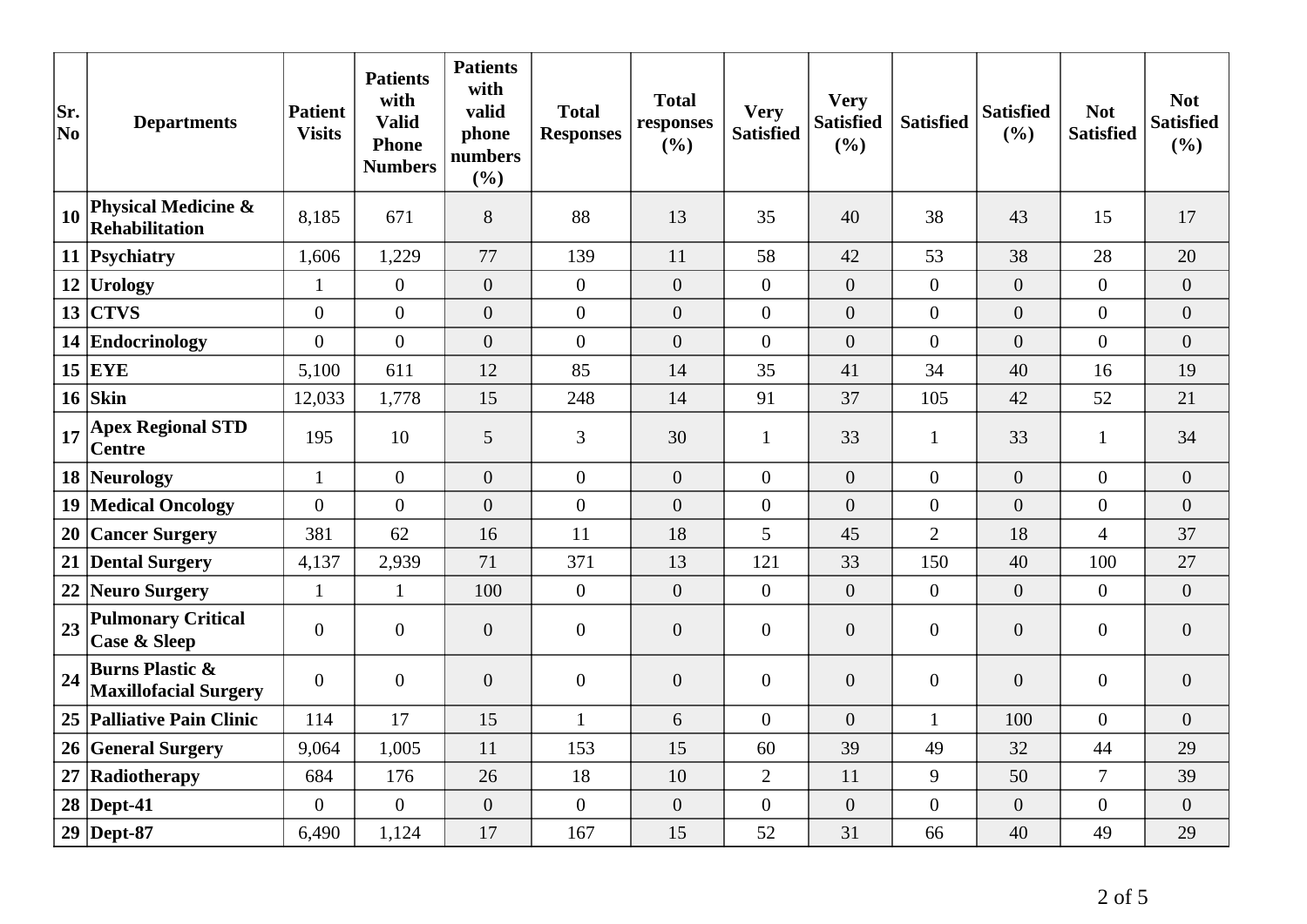| Sr.<br> No | <b>Departments</b> | <b>Patient</b><br><b>Visits</b> | <b>Patients</b><br>with<br><b>Valid</b><br><b>Phone</b><br><b>Numbers</b> | <b>Patients</b><br>with<br>valid<br>phone<br>numbers<br>(%) | <b>Total</b><br><b>Responses</b> | <b>Total</b><br>responses<br>(%) | <b>Very</b><br><b>Satisfied</b> | <b>Very</b><br><b>Satisfied</b><br>(%) | <b>Satisfied</b> | <b>Satisfied</b><br>(%) | <b>Not</b><br><b>Satisfied</b> | <b>Not</b><br><b>Satisfied</b><br>$(\%)$ |
|------------|--------------------|---------------------------------|---------------------------------------------------------------------------|-------------------------------------------------------------|----------------------------------|----------------------------------|---------------------------------|----------------------------------------|------------------|-------------------------|--------------------------------|------------------------------------------|
|            | $30$ Dept-88       | 6,306                           | 1,871                                                                     | 30                                                          | 315                              | 17                               | 129                             | 41                                     | 103              | 33                      | 83                             | 26                                       |
|            | $31$ Dept-39       | $\mathbf{0}$                    | $\overline{0}$                                                            | $\mathbf{0}$                                                | $\overline{0}$                   | $\overline{0}$                   | $\overline{0}$                  | $\mathbf{0}$                           | $\overline{0}$   | $\overline{0}$          | $\overline{0}$                 | $\overline{0}$                           |
|            | $32$ Dept-91       | $\overline{0}$                  | $\overline{0}$                                                            | $\overline{0}$                                              | $\overline{0}$                   | $\overline{0}$                   | $\overline{0}$                  | $\overline{0}$                         | $\overline{0}$   | $\boldsymbol{0}$        | $\overline{0}$                 | $\overline{0}$                           |
|            | 33   Dept-0        | $\boldsymbol{0}$                | $\overline{0}$                                                            | $\overline{0}$                                              | $\overline{0}$                   | $\overline{0}$                   | $\mathbf{0}$                    | $\boldsymbol{0}$                       | $\overline{0}$   | $\overline{0}$          | $\overline{0}$                 | $\overline{0}$                           |
|            | 34   Dept-60       | $\boldsymbol{0}$                | $\overline{0}$                                                            | $\mathbf{0}$                                                | $\mathbf{0}$                     | $\boldsymbol{0}$                 | $\boldsymbol{0}$                | $\boldsymbol{0}$                       | $\overline{0}$   | $\boldsymbol{0}$        | $\overline{0}$                 | $\overline{0}$                           |
|            | $35$ Dept-89       | $\mathbf{0}$                    | $\overline{0}$                                                            | $\overline{0}$                                              | $\mathbf{0}$                     | $\overline{0}$                   | $\mathbf{0}$                    | $\overline{0}$                         | $\overline{0}$   | $\overline{0}$          | $\overline{0}$                 | $\overline{0}$                           |
|            | 36   Dept-46       | $\boldsymbol{0}$                | $\overline{0}$                                                            | $\overline{0}$                                              | $\overline{0}$                   | $\overline{0}$                   | $\overline{0}$                  | $\overline{0}$                         | $\overline{0}$   | $\overline{0}$          | $\overline{0}$                 | $\overline{0}$                           |
|            | $37$ Dept-90       | $\overline{0}$                  | $\overline{0}$                                                            | $\theta$                                                    | $\mathbf{0}$                     | $\overline{0}$                   | $\mathbf{0}$                    | $\mathbf{0}$                           | $\overline{0}$   | $\overline{0}$          | $\overline{0}$                 | $\overline{0}$                           |
|            | 38 Dept-92         | $\boldsymbol{0}$                | $\overline{0}$                                                            | $\boldsymbol{0}$                                            | $\overline{0}$                   | $\boldsymbol{0}$                 | $\boldsymbol{0}$                | $\boldsymbol{0}$                       | $\overline{0}$   | $\boldsymbol{0}$        | $\boldsymbol{0}$               | $\overline{0}$                           |
|            | $39$ Dept-95       | $\mathbf{0}$                    | $\overline{0}$                                                            | $\mathbf{0}$                                                | $\mathbf{0}$                     | $\overline{0}$                   | $\mathbf{0}$                    | $\boldsymbol{0}$                       | $\overline{0}$   | $\boldsymbol{0}$        | $\overline{0}$                 | $\boldsymbol{0}$                         |
|            | $40$ Dept-43       | $\mathbf{0}$                    | $\boldsymbol{0}$                                                          | $\boldsymbol{0}$                                            | $\mathbf{0}$                     | $\overline{0}$                   | $\mathbf{0}$                    | $\overline{0}$                         | $\overline{0}$   | $\boldsymbol{0}$        | $\overline{0}$                 | $\overline{0}$                           |
|            | 41   Dept-31       | $\overline{0}$                  | $\overline{0}$                                                            | $\overline{0}$                                              | $\overline{0}$                   | $\overline{0}$                   | $\mathbf{0}$                    | $\overline{0}$                         | $\overline{0}$   | $\overline{0}$          | $\overline{0}$                 | $\overline{0}$                           |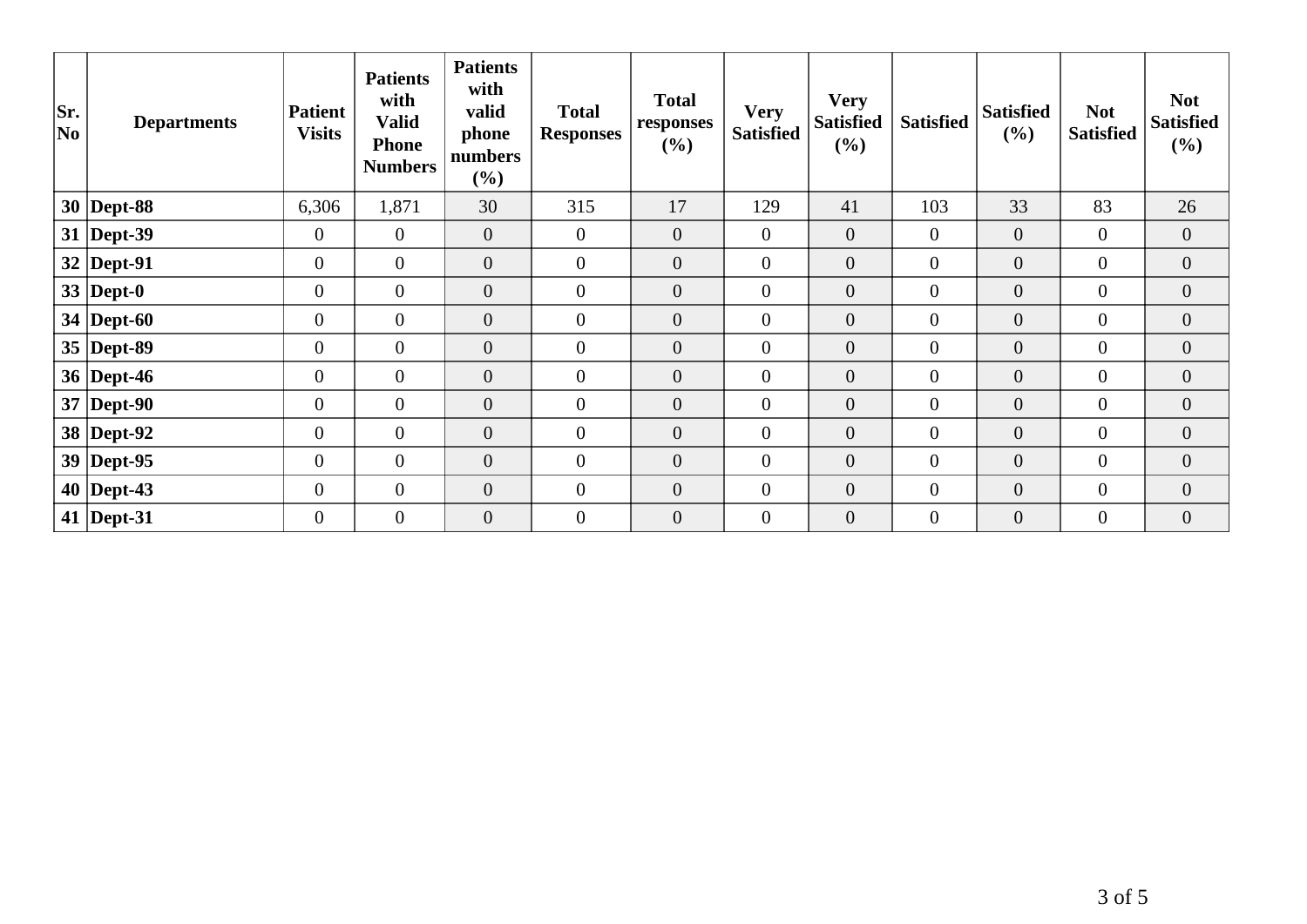## **2. Reasons for Dissatisfaction (Overall)**

| Sr.<br>$ N_{0} $ | <b>Departments</b>                                      | <b>Total</b><br>responses for<br>dissatisfaction | <b>Staff</b><br>behaviour | <b>Staff</b><br>behaviour<br>(%) | <b>Cleanliness</b> | <b>Cleanliness</b><br>(%) | Cost of<br>treatment | Cost of<br>treatment<br>(%) | Quality<br>of<br>treatment | Quality<br>of<br>treatment reasons<br>(%) | <b>Other</b>     | <b>Other</b><br>reasons<br>$(\%)$ |
|------------------|---------------------------------------------------------|--------------------------------------------------|---------------------------|----------------------------------|--------------------|---------------------------|----------------------|-----------------------------|----------------------------|-------------------------------------------|------------------|-----------------------------------|
| $\bf{0}$         | <b>Total</b>                                            | 187                                              | 74                        | 40                               | 17                 | 9                         | 38                   | 20                          | $\boldsymbol{0}$           | $\overline{0}$                            | 58               | 31                                |
| $\mathbf{1}$     | Cardiology                                              | $\overline{0}$                                   | $\overline{0}$            | $\overline{0}$                   | $\overline{0}$     | $\overline{0}$            | $\overline{0}$       | $\boldsymbol{0}$            | $\boldsymbol{0}$           | $\overline{0}$                            | $\overline{0}$   | $\boldsymbol{0}$                  |
| $\boldsymbol{2}$ | <b>Haematology</b>                                      | $\overline{0}$                                   | $\overline{0}$            | $\overline{0}$                   | $\overline{0}$     | $\overline{0}$            | $\overline{0}$       | $\overline{0}$              | $\overline{0}$             | $\overline{0}$                            | $\overline{0}$   | $\overline{0}$                    |
| 3 <sup>1</sup>   | <b>Medicine</b>                                         | 38                                               | 14                        | 37                               | 5                  | 13                        | 8                    | 21                          | $\boldsymbol{0}$           | $\overline{0}$                            | 11               | 29                                |
| 4                | <b>Nephrology</b>                                       | $\mathbf{1}$                                     | $\boldsymbol{0}$          | $\overline{0}$                   | $\overline{0}$     | $\overline{0}$            |                      | 100                         | $\boldsymbol{0}$           | $\overline{0}$                            | $\overline{0}$   | $\boldsymbol{0}$                  |
| 5                | <b>Obstetrics and</b><br><b>Gynaecology</b>             | $\overline{7}$                                   | 3                         | 43                               | $\overline{0}$     | $\theta$                  |                      | 14                          | $\overline{0}$             | $\overline{0}$                            | 3                | 43                                |
| 6                | Orthopaedics                                            | $\overline{0}$                                   | $\overline{0}$            | $\overline{0}$                   | $\overline{0}$     | $\overline{0}$            | $\overline{0}$       | $\overline{0}$              | $\boldsymbol{0}$           | $\overline{0}$                            | $\overline{0}$   | $\overline{0}$                    |
| $\overline{7}$   | Otorhinolaryngology                                     | 13                                               | $\overline{2}$            | 15                               | $\overline{4}$     | 31                        | 3                    | 23                          | $\overline{0}$             | $\overline{0}$                            | $\overline{4}$   | 31                                |
| 8                | Paediatrics                                             | $\overline{2}$                                   | $\mathbf{1}$              | 50                               | $\overline{0}$     | $\overline{0}$            | $\overline{0}$       | $\boldsymbol{0}$            | $\boldsymbol{0}$           | $\overline{0}$                            | $\mathbf{1}$     | 50                                |
| 9                | <b>Paediatric Surgery</b>                               | $\overline{0}$                                   | $\boldsymbol{0}$          | $\overline{0}$                   | $\overline{0}$     | $\theta$                  | $\overline{0}$       | $\overline{0}$              | $\overline{0}$             | $\overline{0}$                            | $\overline{0}$   | $\boldsymbol{0}$                  |
| 10               | <b>Physical Medicine &amp;</b><br><b>Rehabilitation</b> | 6                                                | 1                         | 17                               | $\overline{0}$     | $\boldsymbol{0}$          | 3                    | 50                          | $\boldsymbol{0}$           | $\overline{0}$                            | $\overline{2}$   | 33                                |
|                  | 11 Psychiatry                                           | 11                                               | $\overline{4}$            | 36                               | $\overline{0}$     | $\overline{0}$            | $\overline{4}$       | 36                          | $\boldsymbol{0}$           | $\overline{0}$                            | 3                | 28                                |
|                  | $12$ Urology                                            | $\Omega$                                         | $\overline{0}$            | $\overline{0}$                   | $\overline{0}$     | $\overline{0}$            | $\overline{0}$       | $\overline{0}$              | $\overline{0}$             | $\overline{0}$                            | $\overline{0}$   | $\overline{0}$                    |
|                  | $13$ CTVS                                               | $\mathbf{0}$                                     | $\overline{0}$            | $\overline{0}$                   | $\overline{0}$     | $\overline{0}$            | $\overline{0}$       | $\overline{0}$              | $\overline{0}$             | $\overline{0}$                            | $\boldsymbol{0}$ | $\boldsymbol{0}$                  |
|                  | 14 Endocrinology                                        | $\theta$                                         | $\overline{0}$            | $\overline{0}$                   | $\overline{0}$     | $\theta$                  | $\overline{0}$       | $\overline{0}$              | $\overline{0}$             | $\overline{0}$                            | $\boldsymbol{0}$ | $\overline{0}$                    |
|                  | $15$ EYE                                                | $\overline{7}$                                   | $\overline{4}$            | 57                               | $\mathbf{1}$       | 14                        | 1                    | 14                          | $\boldsymbol{0}$           | $\overline{0}$                            | $\mathbf{1}$     | 15                                |
|                  | $16$ Skin                                               | 23                                               | 6                         | 26                               | $\overline{3}$     | 13                        | 6                    | 26                          | $\overline{0}$             | $\overline{0}$                            | 8                | 35                                |
| 17               | <b>Apex Regional STD</b><br><b>Centre</b>               | $\theta$                                         | $\overline{0}$            | $\boldsymbol{0}$                 | $\overline{0}$     | $\boldsymbol{0}$          | $\overline{0}$       | $\boldsymbol{0}$            | $\overline{0}$             | $\overline{0}$                            | $\boldsymbol{0}$ | $\boldsymbol{0}$                  |
|                  | 18 Neurology                                            | $\overline{0}$                                   | $\boldsymbol{0}$          | $\boldsymbol{0}$                 | $\overline{0}$     | $\boldsymbol{0}$          | $\overline{0}$       | $\boldsymbol{0}$            | $\overline{0}$             | $\overline{0}$                            | $\boldsymbol{0}$ | $\boldsymbol{0}$                  |
|                  | <b>19 Medical Oncology</b>                              | $\overline{0}$                                   | $\boldsymbol{0}$          | $\boldsymbol{0}$                 | $\overline{0}$     | $\boldsymbol{0}$          | $\overline{0}$       | $\boldsymbol{0}$            | $\boldsymbol{0}$           | $\boldsymbol{0}$                          | $\boldsymbol{0}$ | $\boldsymbol{0}$                  |